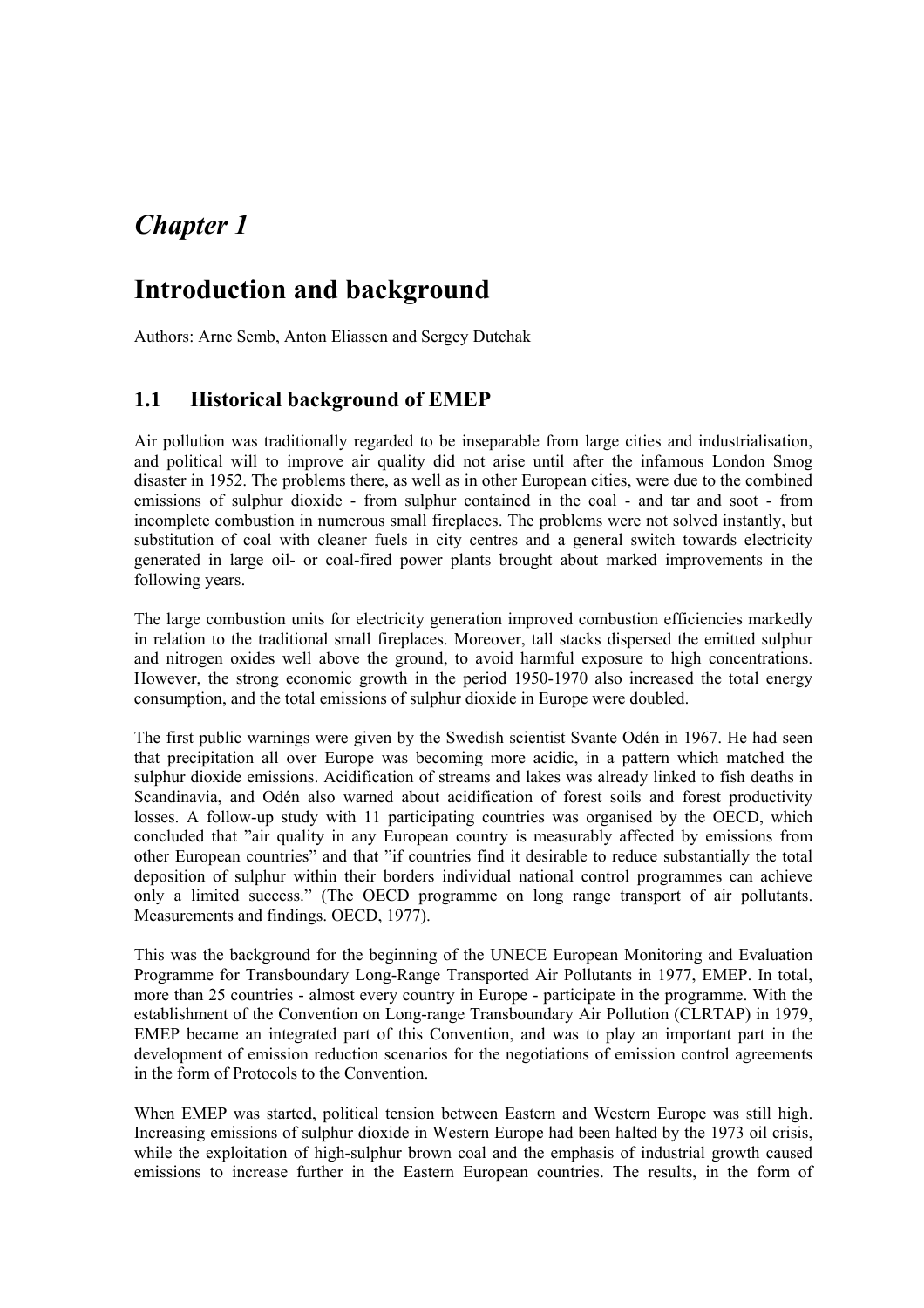reported dead forest trees and "new forest damage" were reaching full public and political awareness in the 1980's. What had previously been regarded as a purely Scandinavian crusade about a few fish in remote lakes now became of concern also in major European countries. More awareness occurred in the winters of 1985 and 1986, when prolonged anticyclonic situation over North Central Europe caused record high concentration levels of air pollutants in both East and West Germany. It was then abundantly clear that emissions were so high over large areas of Europe that purely local measures to reduce air pollutant levels were no longer sufficient. It was no longer a case of Norway, or Scandinavia versus the rest of Europe, it was a case of Europe versus itself (Lykke, 1977). This development did alert the public to the problems and paved the way for the Convention as an instrument for international agreements in form of Protocols to the **Convention** 

Subsequent negotiations resulted in binding agreements by countries to reduce emissions, particularly of sulphur dioxide, but also of nitrogen oxides, volatile organic hydrocarbons, heavy metals and persistent organic compounds. The last, and not yet binding, protocol, the Gothenburg protocol, aims at reducing sulphur dioxide emissions by more than 63% and emissions of nitrogen oxides and volatile organic compounds by 41 and 40%, respectively.

# **1.2 Organisation of the EMEP programme**

The purpose of EMEP is to provide governments with the information on the extent of long-range transport and deposition of airborne pollutants. The practical work is split between the participating countries and 3 centres. The measurements are carried out by laboratories in the individual countries, under the guidance of a chemical co-ordination centre which also collects the measurement data. Two independent meteorological synthesizing centres - one in Moscow and one in Oslo - have been established to carry out dispersion modelling and evaluation of transboundary fluxes and source-receptor relationships.

The original division of work has been modified with the development of the programme, and a new centre for integrated assessment modelling was established in 1998. The participating countries are now also being more active in the analysis and evaluation of data through a recently established Task Force for Measurement and Modelling. Other task forces include one for integrated assessment modelling, and one for emission inventories and projections. These task forces integrate technical contributions from the participating countries supporting and supplementing the work of the four Centres. EMEP as a whole is overlooked and led by the Steering Body of EMEP, in which all the participating countries are represented.

# **1.3 The Convention and the protocols**

The scientific and technical co-operation under the Convention also involves the Working Group on Effects and its task forces. Together with EMEP the Working Group on Effects prepares material supporting negotiations of CLRTAP emission control protocols. The negotiations themselves are carried out by the Working Group on Strategies and Review. The first of these protocols was concerned with sulphur dioxide emissions. Nitrogen oxides were considered next, and after that volatile organic compounds were subject to negotiation. Subsequent protocols have included the combined effects of sulphur dioxide, nitrogen oxides, volatile hydrocarbons and ammonia in relation to acidification, eutrophication and photochemical ozone formation, as well as heavy metals and persistent organic pollutants.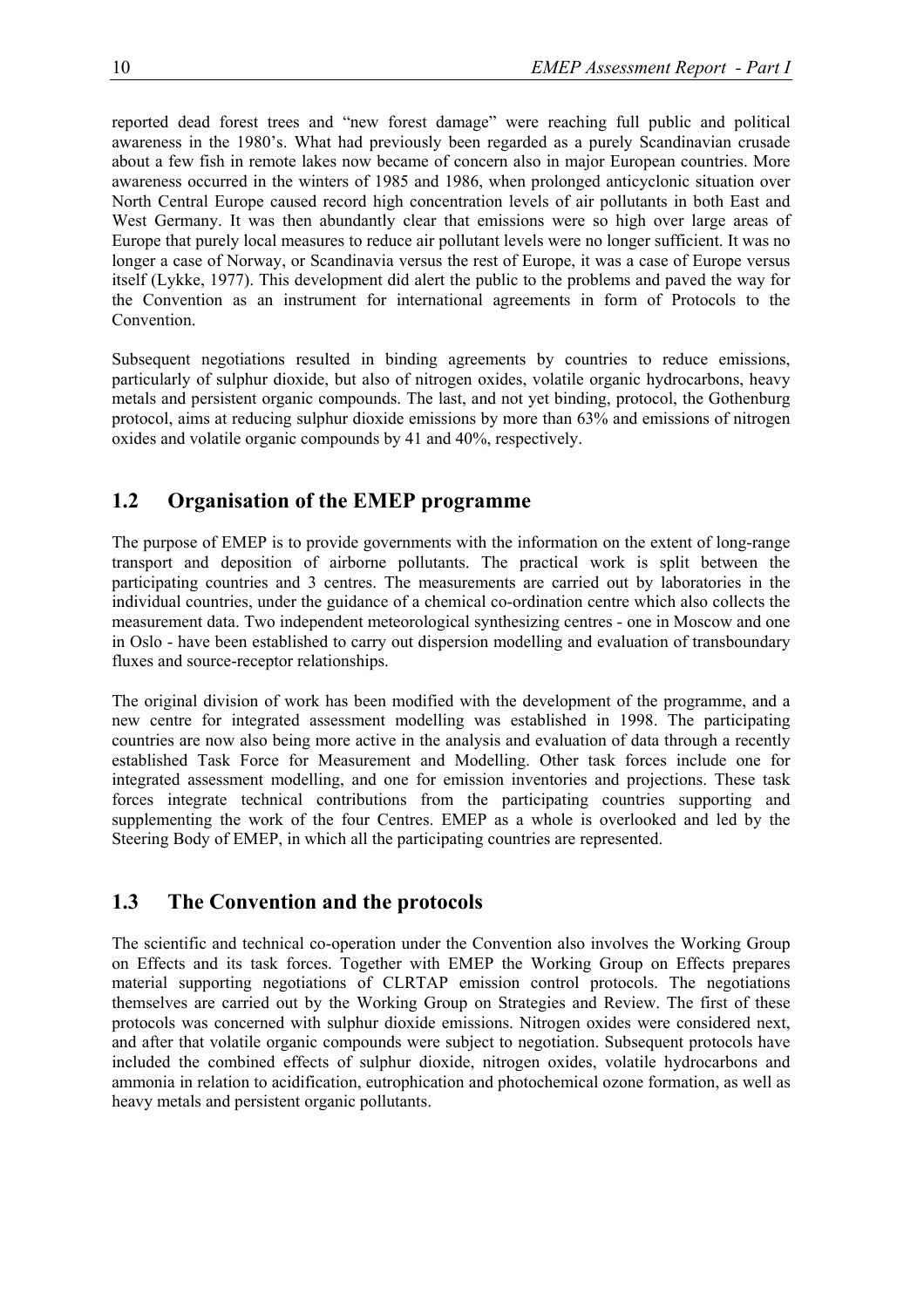#### **PROTOCOLS TO THE UNECE CONVENTION ON LONG-RANGE TRANSBOUNDARY AIR POLLUTION:**

Protocol on Long-term Financing of the European Monitoring and Evaluation Programme (1984). Protocol on Reduction of Sulphur Emissions or their Transboundary Fluxes by at least 30% (1985). Protocol Concerning the Control of Emissions of Nitrogen Oxides or their Transboundary Fluxes (1988). Protocol Concerning the Control of Emissions of Volatile Organic Compounds or their Transboundary Fluxes (1991). Protocol on Further Reduction of Sulphur Emissions (1994). Protocol on Persistent Organic Pollutants (1998). Protocol on Heavy Metals (1998). Protocol to Abate Acidification, Eutrophication and Ground-level Ozone (1999, not yet in force)

www.unece.org/env/lrtap/status/lrtap\_s.htm

### 1.3.1 Acidification

The emissions and the effects of sulphur dioxide emissions, have been the concern of EMEP since its start. Under EMEP, emissions of sulphur dioxide in Europe have been reduced by more than 50%, and the decreased emissions are clearly reflected in reduced concentrations and deposition of oxidised sulphur compounds. The success does not only lie in the fact that the sulphur dioxide emissions have been reduced, but that the reductions have been planned according to scientific knowledge of atmospheric dispersion and deposition, as well as their effects. The second sulphur protocol of 1994 was the first to be based on an important principle, that of critical loads and critical levels, and the cost-efficient reduction of their exceedances.

#### **CRITICAL LOADS AND LEVELS**

The critical loads and levels are defined as the highest deposition or concentration of a particular pollutant, which may be assumed not to produce adverse effects in a given ecosystem in the long term according to present knowledge (Nilsson & Grennfelt, 1988).

In 1994, it was not possible to agree on emission reductions, which could avoid exceedances of the critical loads for sulphur in all ecosystems, and a 60% gap closure was adopted as the best solution. With the 1999 Gothenburg protocol to abate acidification, eutrophication, and groundlevel ozone, it looks as if this gap is going to be fully closed for all but a few small areas in Europe.

### 1.3.2 Eutrophication

The Gothenburg protocol also recognises that emitted pollutants interact, both in the atmosphere, and in their effects on the ground. The acidifying effect of sulphur dioxide emissions is increased by emissions of nitrogen oxides and ammonia, but nitrogen species also act as fertiliser and interact with vegetation as well as with soil microorganisms. The deposition of nitrogen compounds may lead to unwanted fertilisation and eutrophication of some ecosystems, particularly heathlands and marine systems.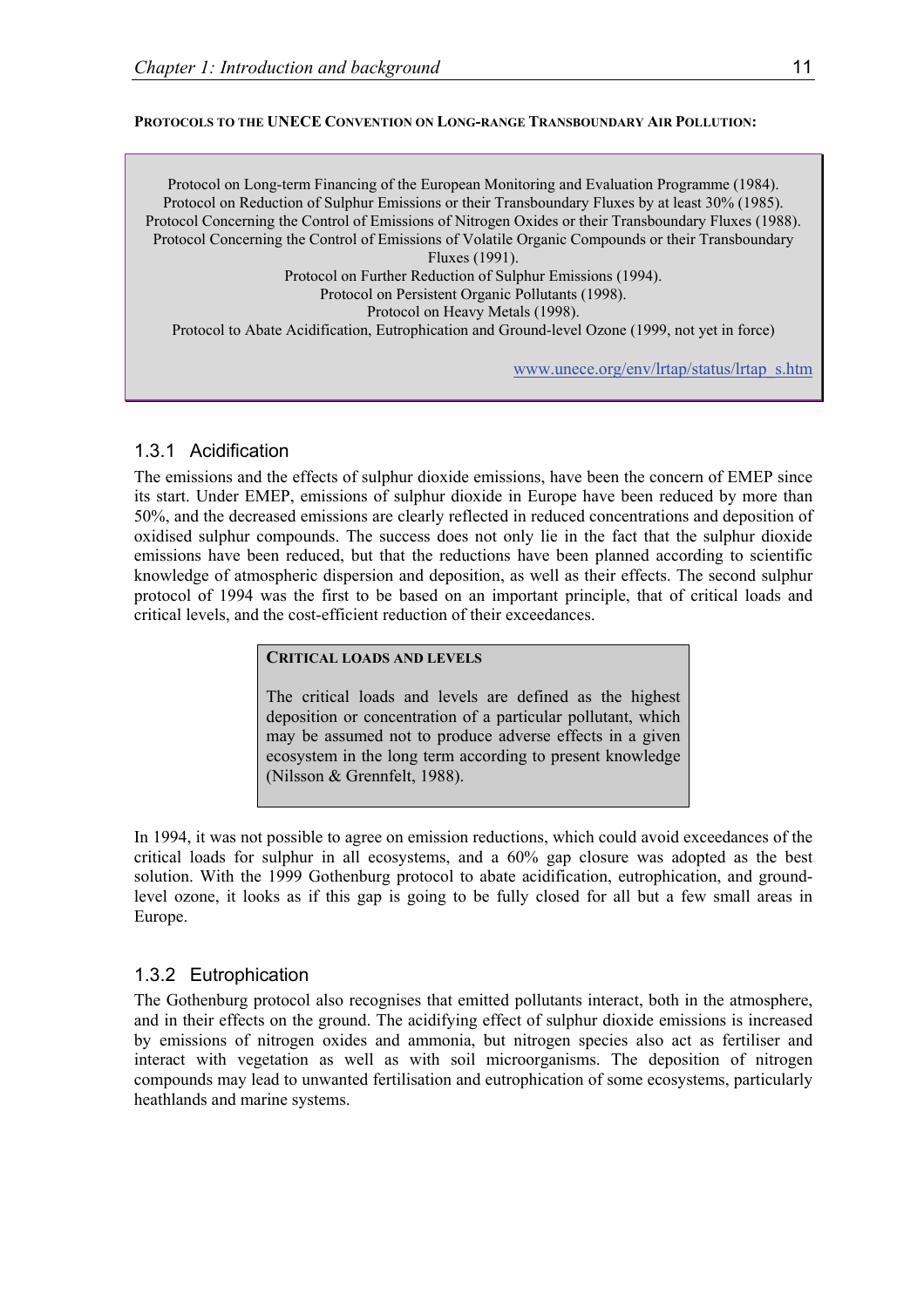### 1.3.3 Photochemical ozone formation

The emissions of nitrogen oxides also interact with hydrocarbons from use of gasoline, solvents, incomplete combustion and from natural sources to form ozone, which in high concentrations is harmful for plants as well as for human health. This occurs particularly in connection with highpressure situations in summer. Before 1980, photochemical ozone formation was mainly understood to be a problem in California and other exotic places. In Europe, local problems were seen in the Rotterdam area. It was not until 1983, when a voluntary collection of ozone concentration data from several European countries became available, and when first preliminary model calculations of ozone formation with the EMEP trajectory model were made, that the potential extent the problem was demonstrated.

This quickly alerted the biologists, who found clear evidence of the effect of ozone in plants at various stages of growth, and indications of reduced growth due to ambient ozone concentration levels. This information has been taken into account by governments, and nitrogen oxide and VOC emissions have been reduced. However, photochemical ozone formation is a very complicated chemical and physical process, involving not only emissions of nitrogen oxides and VOCs in Europe, but also global ozone and VOC concentration levels, and interactions with ozone from higher levels in the atmosphere. Adding that harmful ozone concentrations are linked with infrequent but persistent weather situations, the monitoring of surface ozone is going to be an important subject for EMEP also in the future.

### 1.3.4 Heavy metals

Clearly, once airborne, all pollutants are capable of travel over long distances. This also holds for toxic substances, such as the heavy metals like mercury, lead and cadmium. Emissions of lead and cadmium for the period of 1980-2000 and of mercury for the period of 1990-2000 have been reduced markedly. For Europe as a whole, the lead emissions are now 8 times lower than in 1980, cadmium 4 times lower, and mercury only half of those in 1980. However, the rate of reduction has varied considerably over different parts of Europe. As a rule, countries in the northern part of Europe are characterized by higher rate of emission reduction, and in the south-eastern part by relatively low rate.

Reduction of the emissions has led to decreased pollution levels. Following overall emission reduction, depositions caused by transboundary transport have diminished during the considered period. Nevertheless, contributions of transboundary transport are still considerable in most of European countries. Releases of heavy metals have been reduced in recent years, but it is important to establish safe levels and to make sure that the situation is under control. This particularly applies to mercury, which has been shown to increase in certain ecosystems in the Arctic.

### 1.3.5 Persistent organic pollutants

Environmental levels of the persistent organic pollutants, or POP's, show clear decreasing trends due to restriction of their production and use. In particular, a 50 percent emission reduction for PAHs took place during the period from 1980 to 2000. For pollutants such as PCBs and PCDD/Fs the reduction of European emissions for the same period amounted to 5-6 times. However, the ability of some POPs (PCBs or γ-HCH) to be accumulated in soil and seawater can essentially support atmospheric pollution by these substances due to re-emission process. The cycling of material between air, biota, soil and water bodies present challenges both for the monitoring and the understanding of the atmospheric transport of POPs, which include a number of compounds with different chemical and physical properties. Due to high persistence in the atmosphere, some POPs (HCB or PCBs) can be transported over long distances away from their emission sources. High contamination level of these substances is detected in remote regions such as the Arctic.